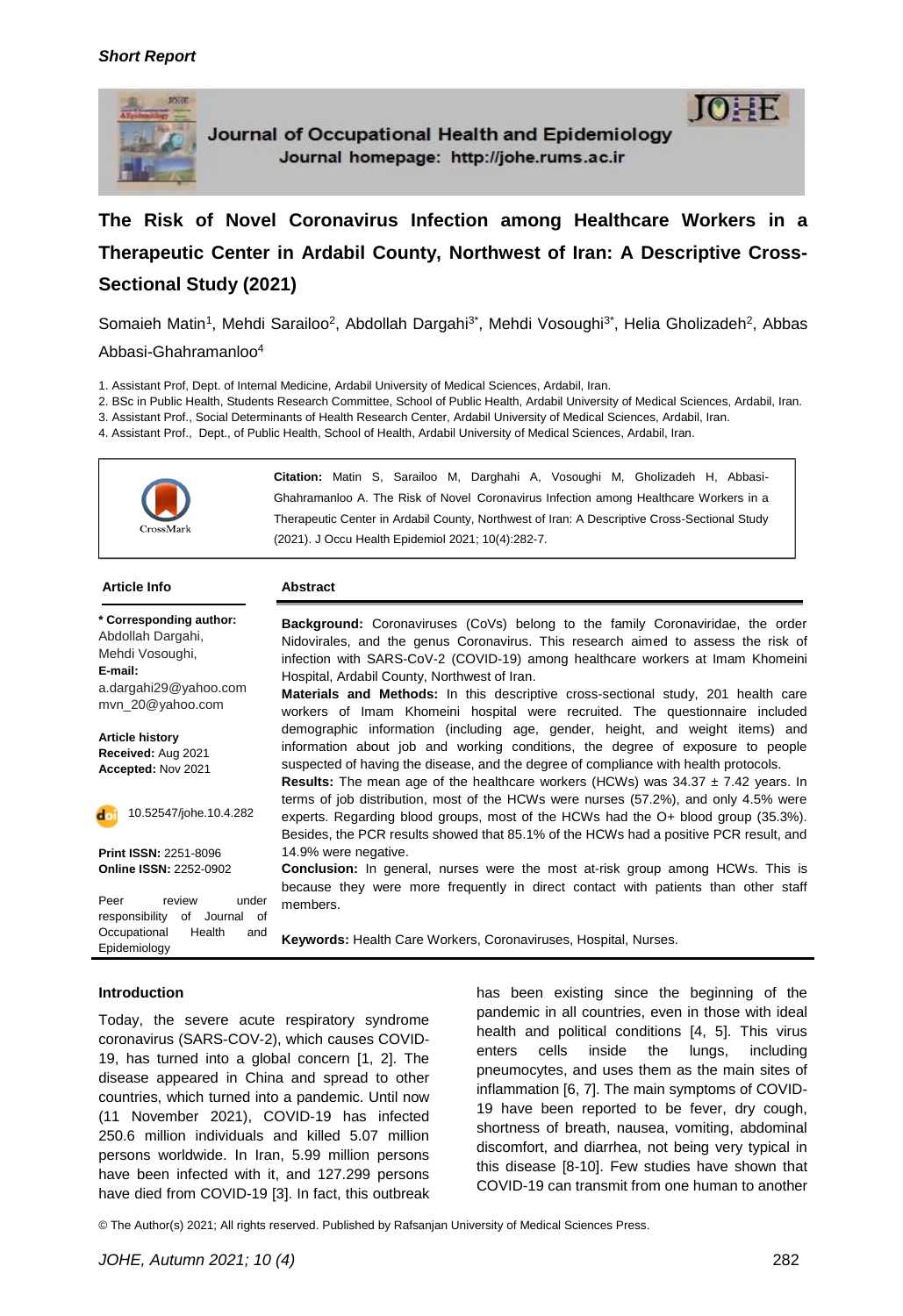through respiratory fomites, coughs, or sneezing [11-13]. In addition, some studies have reported airborne transmission of the disease, yet it has not been proved [14, 15].

The incubation period of COVID-19 is from 2 to 10 days, with the major way of transmitting this virus being person-to-person contact [16-18]. Now, using effective vaccines, upon acceleration of vaccine approvals, and through speedy distribution of vaccines, diagnosing the disease takes a shorter time. Besides, long-term outcomes have not been identified [19]. However, it should be mentioned that despite progresses made in the vaccination process, there is still no effective medicine and treatment identified for this disease. Thus, it is crucial for individuals to follow health instructions [20]. HCWs are at a high risk of infection with COVID-19 [21, 22]. Nurses are among the largest care communities during the outbreak of infectious diseases, being at the forefront of patient care. Thus, they are faced with the highest risk of death [23]. Besides, since HCWs and nurses are more exposed to the virus, they can carry and transfer it to the family and coworkers, or both [24, 25]. Herron et al (2020) conducted a study to investigate the use of protective equipment and its correlation with the risk of COVID-19 contraction. Accordingly, the test results of 10.627 healthcare workers in Italy were positive, and 34 of them died, indicating a mortality rate of 0.3%. Besides, they stated that the Italian officials announced the mortality rate was higher, which was not accurately notified due to some restrictions. According to the results of this study, the most worrisome statistic was the increase in the number of deaths among the healthcare professionals [26].

Since the data on the infection risk among healthcare workers are limited, and healthcare workers are at the forefront of the fight against COVID-19, there is an urgent need for new studies to be conducted on this disease [1]. Accordingly, this research was conducted to assess the risk of infection with SARS-CoV-2 (COVID-19) among HCWs at Imam Khomeini Hospital in the Ardabil County. Against this backdrop, health conditions of all employees, including specialists, experts, nurses, and service personnel are examined in this study.

# **Materials and Methods**

In this descriptive cross-sectional study, the target community included the HCWs of Imam Khomeini Hospital in the Ardabil County. Accordingly, it was conducted in 2021 in Imam Khomeini Hospital in

the Ardabil County. Given that Imam Khomeini Hospital is one of the major hospitals in the Ardabil County for hospitalizing COVID-19 patients, the treatment staff of this hospital were examined in the present study. This study is extracted from the research project approved by the Student Research Committee, School of Public Health, Ardabil University of Medical Sciences, Ardabil, Iran (IR.ARUMS.REC.1399.353).

The statistical population of this study included healthcare workers of Imam Khomeini Hospital in the Ardabil County. To this end, we used questionnaires that included demographic information on variables, such as age, gender, clinical symptoms, underlying diseases, types of drugs used, smoking, occupation, hours of work, number of daily clients, use of masks or shields, types of working hours, weight, height, body mass index, number of family members, place of residence, persons' role in the family, presence of an infected person in the family, communication with the person suspicious of the disease, and observance or non-observance of health protocols. After completing the relevant information, the data were sorted by statistical analysis in SPSS V.20.0, with their significance or non-significance determined. A p-value > 0.05 was considered statistically significant. In case of any problems in some parts of the questionnaire, such as being empty or illegible, the patient would be contacted to complete the relevant parts by observing ethical protocols. The inclusion criteria were giving consent to participation in the study and definitive diagnosis of COVID-19 based on the CT scan or a PCR test for 201 staff members of the mentioned hospital. The exclusion criteria included incorrect or incomplete registration of the HCWs' information in the system, patients hospitalized for reasons other than COVID-19, and HCWs who, at the time of admission, stated they would not like their data to be used. To estimate crude odds ratios and adjusted ones, univariate and multiple logistic regression models were used, respectively. Besides, the Hosmer-Lemeshow guideline was used to select variables in a multiple model.

## **Results**

The results showed that the mean age of the HCWs was 34.37, with a standard deviation of 7.42 years. Besides, 145 (72.1%) HCWs were female, and 56 (27.9%) were male. In this study, only 1.5% of the HCWs had a smoking history. In terms of job distribution, most of the HCWs were nurses (57.2%), and only 4.5% were hospital experts. Regarding the blood group, most of the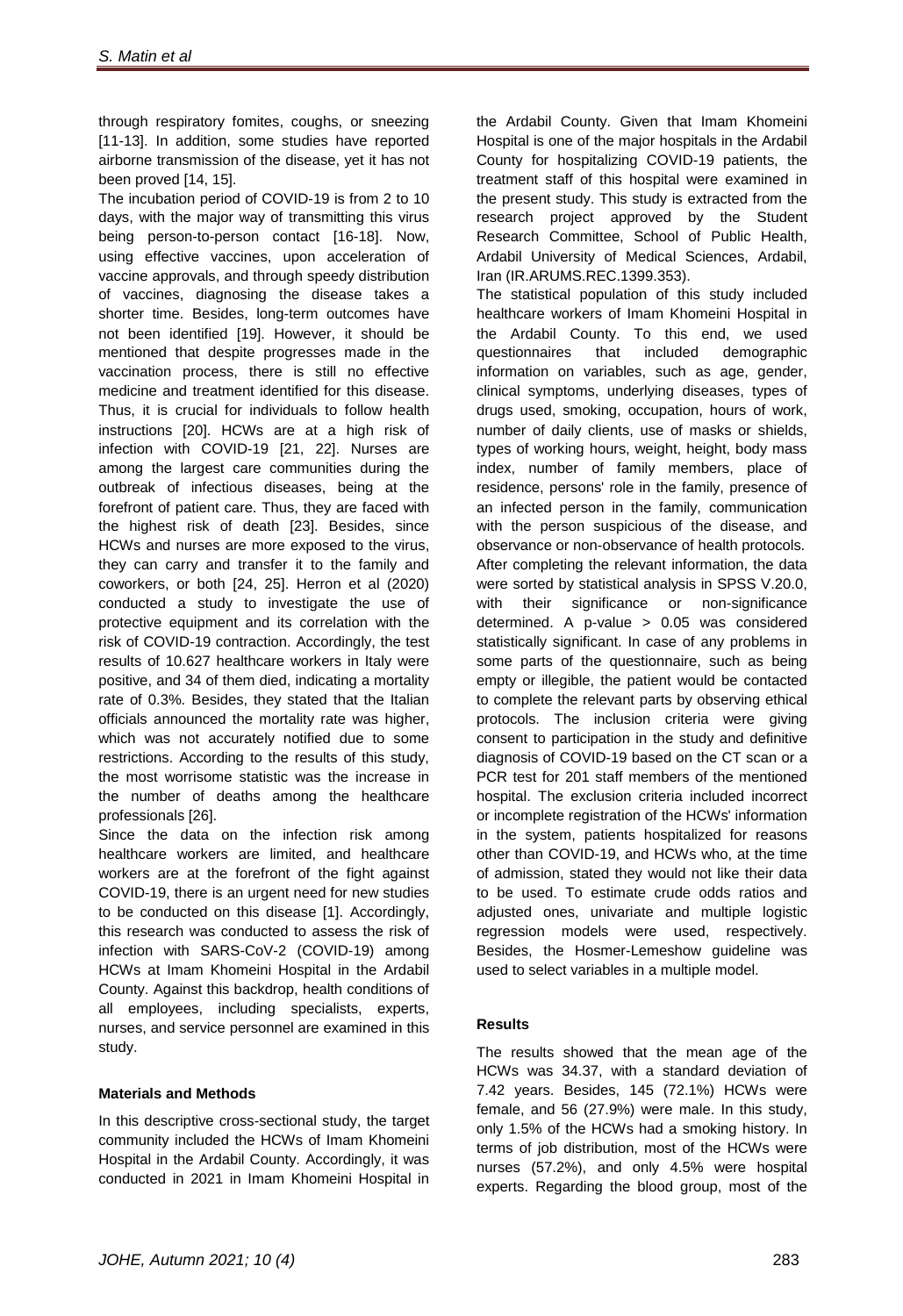HCWs had an O+ blood group (35.3%). The following table shows the HCWs' demographic distribution (Table 1). Data analysis results showed that from all HCWs at the risk of COVID-19, 115  $(57.2%)$  were nurses, and only 9  $(4.5%)$  were hospital experts (Table 1). In terms of the certainty of the disease, the PCR test results showed that the disease was confirmed in 171 (85.1%) HCWs (Table 2).

| <b>Variable</b>   |                           | Frequency N(%) | Variable                   |                                         | Frequency N(%) |
|-------------------|---------------------------|----------------|----------------------------|-----------------------------------------|----------------|
| Gender            | Man                       | 56 (27.9)      | <b>Education</b>           | <b>High school</b><br>diploma and lower | 43 (21.4)      |
|                   | <b>Female</b>             | 145 (72.1)     |                            | <b>Bachelor's degree</b><br>and higher  | 158 (78.6)     |
| <b>Shift work</b> | <b>Fixed</b>              | 46 (22.9)      | <b>PCR</b> results         | <b>Positive</b>                         | 171 (85.1)     |
|                   | <b>Rotating shift</b>     | 155 (77.1)     |                            | <b>Negative</b>                         | 30(14.9)       |
| Job type          | <b>Hospital employees</b> | 30 (14.9)      | <b>Blood</b><br>group type | A+                                      | 54 (26.9)      |
|                   |                           |                |                            | A-                                      | 6(3.0)         |
|                   | <b>Hospital experts</b>   | 9(4.5)         |                            | B+                                      | 33(16.4)       |
|                   |                           |                |                            | В-                                      | 12(6.0)        |
|                   | <b>Nurses</b>             | 115 (57.2)     |                            | $AB+$                                   | 19(9.5)        |
|                   | <b>Active nurses</b>      | 25(12.4)       |                            | 0+                                      | 71 (35.3)      |
|                   | Service personnel         | 22 (10.9)      |                            | O-                                      | 6(3.0)         |

**Table 1.** Frequency data of HCWs at Imam Khomeini Hospital, Ardabil County

Table 2 shows distribution of the factors associated with COVID-19 among the HCWs infected with COVID-19 at Imam Khomeini Hospital, Ardabil County.

Besides, Table 2 shows the results of underlying diseases and symptoms of the disease in the HCWs infected with COVID-19 at Imam Khomeini Hospital, Ardabil County. According to the results, only 23.4% of the the HCWs had underlying diseases, yet 76.6% did not have any underlying diseases (Table 2). In addition, 91% of the HCWs had symptoms of the disease.

Table 2 shows CT scan results of the HCWs infected with COVID-19 at Imam Khomeini Hospital, Ardabil County. According to the results, only 51.7% of the CT scan tests of the infected HCWs were positive (Table 2).

The following table shows the effect of various factors on the result of the PCR test being positive.

**Table 2.** Distribution of factors associated with Covid-19 disease among HCWs infected with COVID-19 at Imam Khomeini Hospital, Ardabil County

| <b>Variable</b>       |     | Frequency<br>N(%) | Variable       |                   | <b>Frequency</b><br>$N(\%)$ |
|-----------------------|-----|-------------------|----------------|-------------------|-----------------------------|
| <b>Having an</b>      | Yes | 47(23.4)          |                | <b>Positive</b>   | 104(42.8)                   |
| underlying<br>disease | No  | 154 (76.6)        | CT scan result |                   |                             |
| <b>Symptoms of</b>    | Yes | 183 (91)          |                | <b>Negative</b>   | 86 (51.7)                   |
| the disease           | No  | 18(9)             |                | <b>Suspicious</b> | 11(5.5)                     |

## **Discussion**

The world was taken by surprise by the acute respiratory syndrome coronavirus 2 and the disease in December 2019 [27]. The new variants have appeared, which are more powerful, with their transmission rate being by 70% higher in some variants than in other strains [28]. Besides, given that nurses and HCWs are at the forefront of healthcare and social care systems (29), and considering that other studies indicate that HCWs are at a high risk of COVID-19 contraction [30], we

easily feel the need for more studies of this kind. Unfortunately, in some countries like Italy, HCWs have experienced high rates of COVID-19 contraction and death [31]. The prevalence of COVID-19 depends on many factors. For example, some studies show that its prevalence has a high correlation with the availability of personal protective equipment (PPE), access to testing facilities, and the type of the healthcare system [27, 32]. However, the infection rate is at an alltime high level in certain countries because of the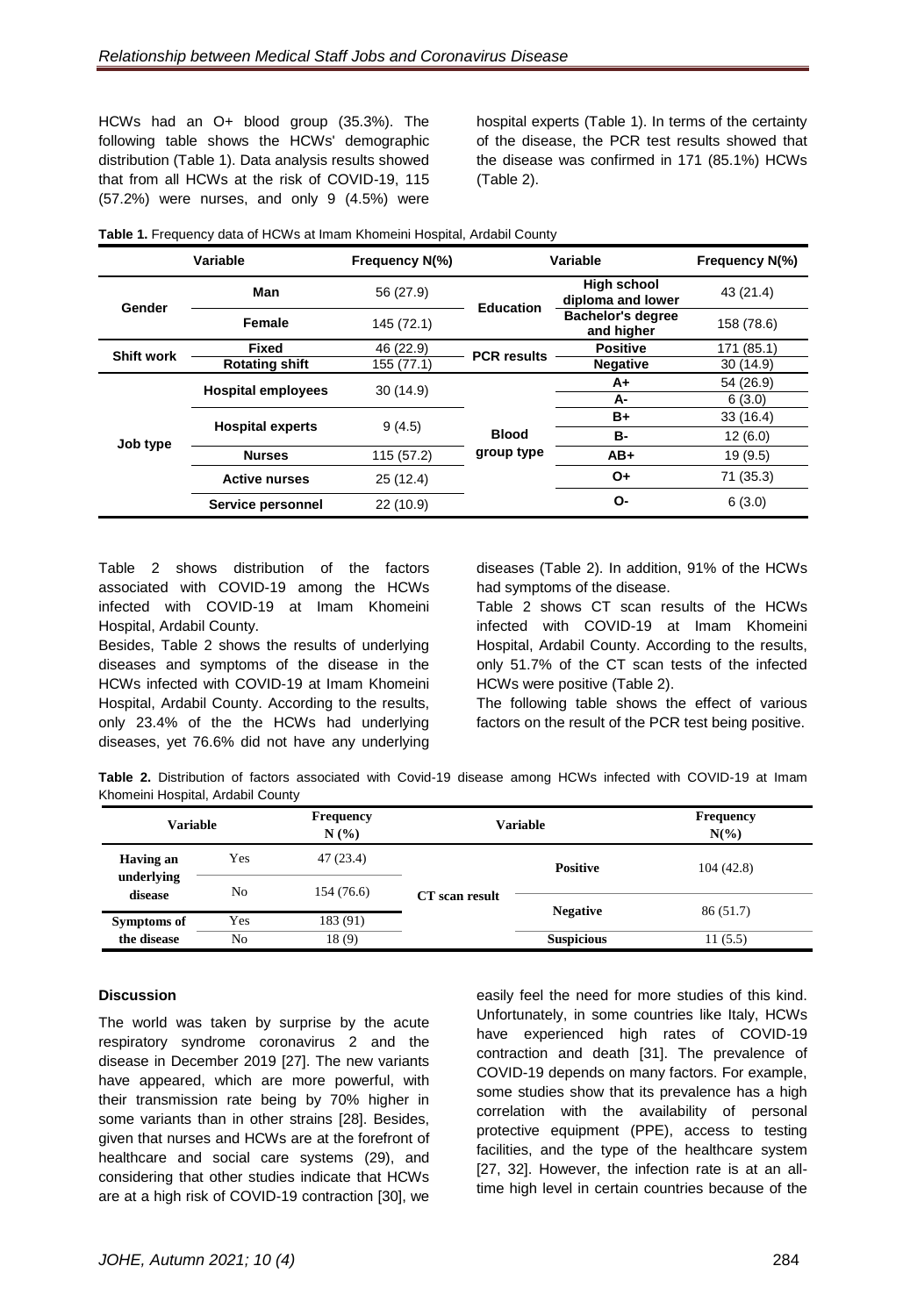COVID-19 pandemic. As a result, senior HCWs, especially doctors and nurses, have been forced to join the frontline workers, and some of them have been back from retirement to provide leadership, experience, and expertise to other professionals so as to raise their morale. Health disorders and risk factors related to COVID-19 include high blood pressure, immunosuppression, chronic lung diseases, diabetes mellitus, and old age, whose effects have been significant [33, 34]. According to our results, about 23.4% of the HCWs had an underlying disease that could be effective in making them vulnerable to COVID-19. Given the high prevalence of COVID-19 contraction among the HCWs, they should use some simple methods, like practicing hand hygiene and social distancing, during their work shifts (rotating and non-rotating) to better take care of themselves and the community [35]. According to our results, among all HCWs, nurses were the most at-risk group, which could be due to their face-to-face interaction with patients. In addition, based on the frequency and percentage of COVID-19 patients in the present study and other similar studies [1], the number of the infected people (relative to the population) was more in nurses than in other healthcare workers. Yuanyuan et al (2020) reported that many factors, such as long working hours increased stress and anxiety among nurses, which predisposed them to a high infection risk [36]. Our results showed that the CT scan test could not be very reliable, for the infection was diagnosed by the CT scan test only in 51.7% of the infected HCWs. In a study by Poortahmasebi et al (2020), they suggested that the CT scan should be used for symptomatic and hospitalized patients, not as a primary screening tool for diagnosing COVID-19 [37]. In the case of the PCR test, our data showed that the accuracy of this test was 85.1%, having been helpful for COVID-19 screening. However, in the study by Long et al (2020), different results were obtained so that they reported PCR tests could produce false negative results [38]. Our data analysis showed that only 23.4% of the HCWs had underlying diseases, with most of the diseases having been diabetes and asthma. This was because asthma has a very close connection with the respiratory system, so this underlying disease could be detected among HCWs. Besides, many studies showed that diabetes is one of the most dangerous underlying diseases for COVID-19. Regarding blood groups, most of the HCWs had the O+ blood group (35.3%), which indicated two different facts. Firstly, the majority of the HCWs had this type of blood group, and secondly, the O+ blood group was the most at-risk blood group in the case of COVID-19

contraction. This finding was consistent with those of the study by Sarailoo et al. In the study by Sarailoo et al, people of different occupations in the community were examined. Accordingly, the results showed that the highest probability of COVID-19 contraction in the people of the community was related to positive blood groups O+ and A+ [30]. We suggest that HCWs have a fixed work location at a medical center. In this regard, the study by McMichael et al reported that the temporal and geographical transmission of the disease was partially due to the movement of HCWs from one facility to another [39]. One way to reduce the mortality rate among healthcare workers is to involve people over the age of 50 in administrative capacities rather than in direct patient care activities [40, 41].

# **Conclusion**

Unfortunately, the prevalence of positive COVID-19 among HCWs is on the rise day by day all over the world. Hence, health systems should take an efficient decision on taking care of HCWs and providing them with high quality PPE by taking into consideration the results of the present study, including reliability of the CT scan and PCR tests. We also suggest that to accurately monitor the infection of HCWs with COVID-19, PCR tests be used more than CT scans. Besides, underlying diseases are not very effective in COVID-19 contraction. However, for HCWs with underlying diseases, it is better to change their type of tasks. This study can be used as a reference for research on COVID-19 in HCWs.

## **Acknowledgement**

The authors would like to express their gratitude to the research deputy of Ardabil University of Medical Sciences for financially supporting this research (IR.ARUMS.REC.1399.353).

**Conflict of interest:** None declared.

## **References**

- 1. Nguyen LH, Drew DA, Graham MS, Joshi AD, Guo CG, Ma W, et al. Risk of COVID-19 among front-line health-care workers and the general community: a prospective cohort study. Lancet Public Health 2020; 5(9):e475-83.
- 2. Karami C, Normohammadi A, Dargahi A, Vosoughi M, Zandian H, Jeddi F, et al. Investigation of SARS-CoV-2 virus on nozzle surfaces of fuel supply stations in North West of Iran. Sci Total Environ 2021; 780:146641.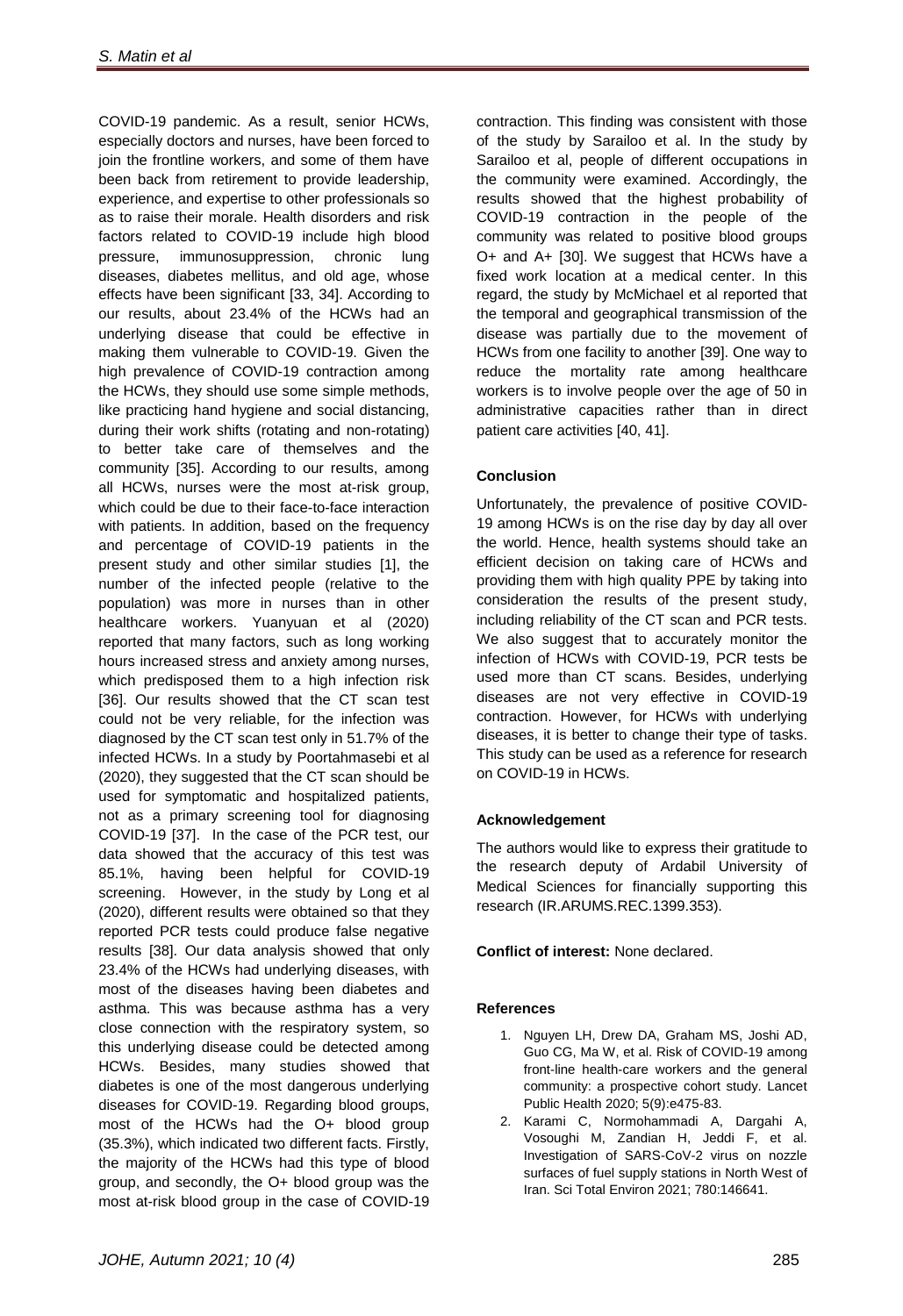- 3. Abedi V, Olulana O, Avula V, Chaudhary D, Khan A, Shahjouei S, et al. Racial, Economic, and Health Inequality and COVID-19 Infection in the United States. J Racial Ethn Health Disparities 2021; 8(3):732-42.
- 4. Cassan G, Van Steenvoort M. Political regime and COVID 19 death rate: Efficient, biasing or simply different autocracies? An econometric analysis. SSM Popul Health 2021; 16:100912.
- 5. Dargahi A, Jeddi F, Vosoughi M, Karami C, Hadisi A, Ahamad Mokhtari S, et al. Investigation of SARS CoV-2 virus in environmental surface. Environ Res 2021; 195:110765.
- 6. Hamming I, Timens W, Bulthuis ML, Lely AT, Navis G, van Goor H. Tissue distribution of ACE2 protein, the functional receptor for SARS coronavirus. A first step in understanding SARS pathogenesis. J Pathol 2004; 203(2):631-7.
- 7. Dargahi A, Jeddi F, Ghobadi H, Vosoughi M, Karami C, Sarailoo M, et al. Evaluation of masks' internal and external surfaces used by health care workers and patients in coronavirus-2 (SARS-CoV-2) wards. Environ Res 2021; 196:110948.
- 8. Bai Y, Yao L, Wei T, Tian F, Jin DY, Chen L, et al. Presumed Asymptomatic Carrier Transmission of COVID-19. JAMA 2020; 323(14):1406-7.
- 9. Kotfis K, Skonieczna-Żydecka K. COVID-19: gastrointestinal symptoms and potential sources of SARS-CoV-2 transmission. Anaesthesiol Intensive Ther 2020; 52(2):171-2.
- 10. Karami C, Dargahi A, Vosoughi M, Normohammadi A, Jalali F, Asghariazar V, et al. SARS-CoV-2 in municipal wastewater treatment plant, collection network and hospital wastewater. Environ Sci Pollut Res Int 2021:1- 9.
- 11. Sohrabi C, Alsafi Z, O'Neill N, Khan M, Kerwan A, Al-Jabir A, et al. World Health Organization declares global emergency: A review of the 2019 novel coronavirus (COVID-19). Int J Surg 2020; 76:71-6.
- 12. van Doremalen N, Bushmaker T, Morris DH, Holbrook MG, Gamble A, Williamson BN, et al. Aerosol and Surface Stability of SARS-CoV-2 as Compared with SARS-CoV-1. N Engl J Med 2020; 382(16):1564-7.
- 13. Zandian H, Alipouri Sakha M, Nasiri E, Zahirian Moghadam T. Nursing work intention, stress, and professionalism in response to the COVID-19 outbreak in Iran: A cross-sectional study. Work 2021; 68(4):969-79.
- 14. Morawska L, Tang JW, Bahnfleth W, Bluyssen PM, Boerstra A, Buonanno G, et al. How can airborne transmission of COVID-19 indoors be minimised? Environ Int 2020; 142:105832.
- 15. Lewis D. Is the coronavirus airborne? Experts can't agree. Nature 2020; 580(7802):175.
- 16. Meiramkulova K, Devrishov D, Zhumagulov M, Arystanova S, Karagoishin Z, Marzanova S, et al. Performance of an Integrated Membrane

Process with Electrochemical Pre-Treatment on Poultry Slaughterhouse Wastewater Purification. Membranes (Basel) 2020; 10(10):256.

- 17. Lauer SA, Grantz KH, Bi Q, Jones FK, Zheng Q, Meredith HR, et al. The Incubation Period of Coronavirus Disease 2019 (COVID-19) from Publicly Reported Confirmed Cases: Estimation and Application. Ann Intern Med 2020;172(9):577-82.
- 18. Zandian H, Sarailoo M, Dargahi S, Gholizadeh H, Dargahi A, Vosoughi M. Evaluation of knowledge and health behavior of University of Medical Sciences students about the prevention of COVID-19. Work 2021; 68(3):543-9.
- 19. Shoenfeld Y. Corona (COVID-19) time musings: Our involvement in COVID-19 pathogenesis, diagnosis, treatment and vaccine planning. Autoimmun Rev 2020; 19(6):102538.
- 20. Sharma SN, Singh SK. Challenges and Threats due to Deadly Corona Virus in India and Dealing it with Social Vaccine (distancing) - the Only Weapon. J Commun Dis 2020; 52(1):7-13.
- 21. Lighter J, Phillips M, Hochman S, Sterling S, Johnson D, Francois F, et al. Obesity in Patients Younger Than 60 Years Is a Risk Factor for Covid-19 Hospital Admission. Clin Infect Dis 2020; 71(15):896-7.
- 22. Nicola M, O'Neill N, Sohrabi C, Khan M, Agha M, Agha R. Evidence based management guideline for the COVID-19 pandemic-Review article. Int J Surg 2020; 77:206-16.
- 23. Choi KR, Skrine Jeffers K, Cynthia Logsdon M. Nursing and the novel coronavirus: Risks and responsibilities in a global outbreak. J Adv Nurs 2020; 76(7):1486-7.
- 24. Shah ASV, Wood R, Gribben C, Caldwell D, Bishop J, Weir A, et al. Risk of hospital admission with coronavirus disease 2019 in healthcare workers and their households: nationwide linkage cohort study. BMJ 2020; 371:m3582.
- 25. Zandian H, Sharghi A, Moghadam TZ. Quality of work life and work-family conflict: a crosssectional study among nurses in teaching hospitals. Nurs Manag (Harrow) 2020. doi:10.7748/nm.2020.e1881.
- 26. Herron JBT, Hay-David AGC, Gilliam AD, Brennan PA. Personal protective equipment and Covid 19-a risk to healthcare staff? Br J Oral Maxillofac Surg 2020; 58(5):500-2.
- 27. Zahirian Moghadam T, Pourfarzi F, Karami C, Rahimpouran S, Zandian H, Dargahi A. The Effect of Working-based Individual Protective Behaviors (WIPB) on COVID-19 Mortality in North-West of Iran: A Case-Control Study. J Occu Health Epidemiol 2021; 10(3):158-68
- 28. Kirby T. New variant of SARS-CoV-2 in UK causes surge of COVID-19. Lancet Respir Med 2021; 9(2):e20-1.
- 29. Maben J, Bridges J. Covid-19: Supporting nurses' psychological and mental health. J Clin Nurs 2020; 29(15-16):2742-50.